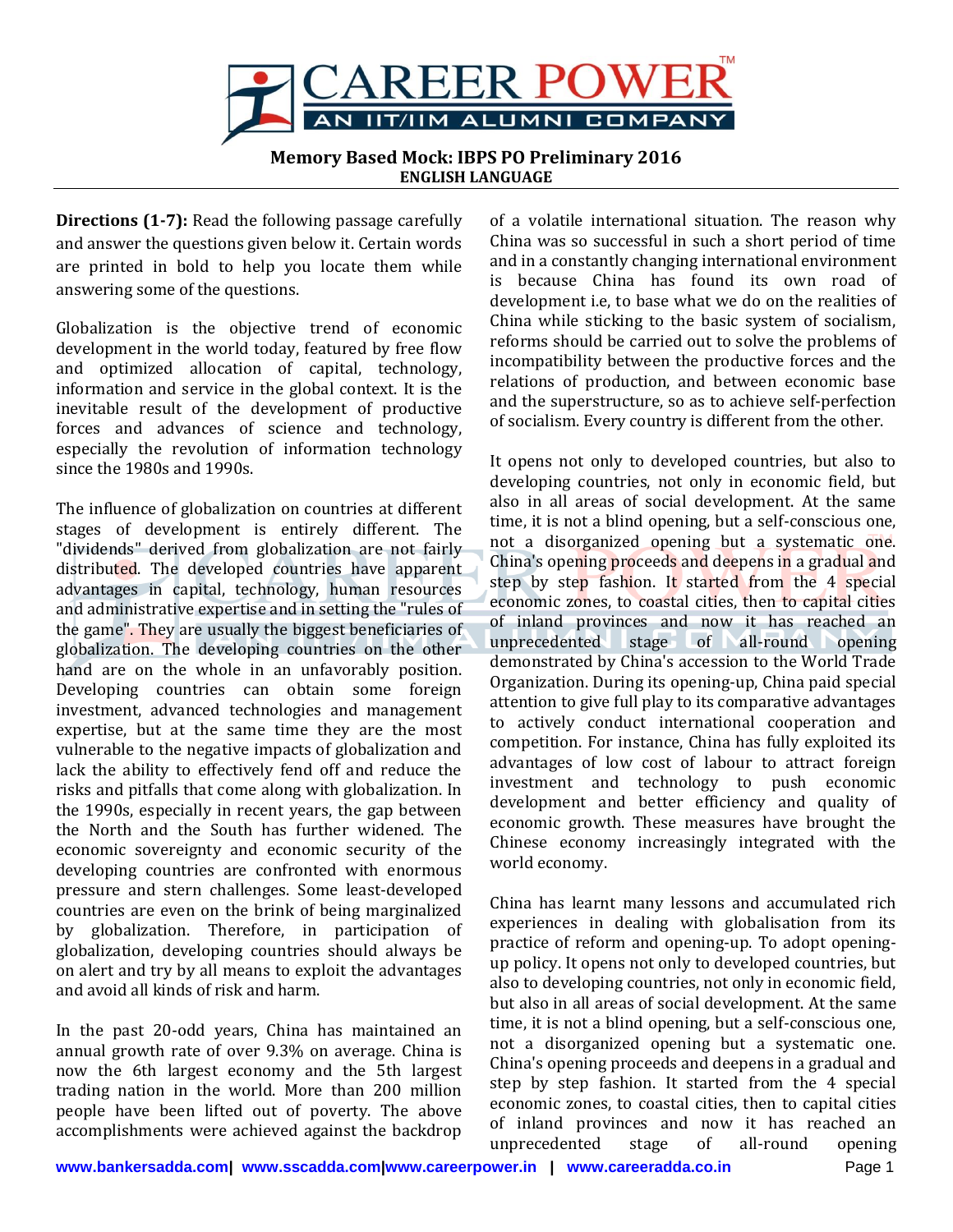demonstrated by China's accession to the World Trade Organization. During its opening-up, China paid special attention to give full play to its comparative advantages to actively conduct international cooperation and competition.

China's participation in Globalization is by no means a one-way street. When the world economic growth remains weak, China's economy is one of the few bright spots. As World Bank Report on Global Development Finance 2003 published in early April pointed out that China's fast growth "helped to drive the recovery in East Asia. Together with policy stimulus in other countries, China's performance lifted the region to growth of 6.7 % in 2002, up from 5.5% in 2001.China has also provided the world with the largest rising market. When more than 1.25 billion people become well-off, the demand on everything will be enormous. Just to give you an example, in the coming 10 years alone, China will import US\$ 2 trillion of goods from the outside world. It goes without saying that we are also facing many challenges. For instance, with the accession to the WTO, China is faced with growing pressure from international competition. China's enterprises have to cope with fiercer competition not only at international market, but at home market as well. Nevertheless, opening the country to the outside world is China's basic and long-term state policy. China is committed to opening still wider to the outside world in an all-directional and multi-tiered way, with an even more active approach.

**Q1.** Why the "dividends" derived from globalization are not fairly distributed?

(a) Apprehension in embracing and seizing the opportunities presented by globalization

(b) Failing to adopt reforms to keep up with the steps of the changing world.

(c) Political disadvantage due to inactivity in the developing countries.

(d) Due to the lack of a just and equitable international economic order

(e) None of these.

**Q2.** What reason author has given for China's achievement in such a short span of time?

(a) Signficant modifications in the basic system of socialism.

(b) Framing their models on Chinese characteristics rather than relying on plagiarism.

(c) As they gave much more impetus on advancement in technology, human resources and administrative expertise

(d) Their responsible approach as they remained vigilant against various risks, especially financial risks.

(e) None of these

**Q3.** Which of the following is the most suitable term for the nature of Chinese opening to the outside world?

(a) Progressive (b) Self conscious

(c) Comprehensive (d) Discerning

(e) Selective

**Q4.** How according to author China is contributing to World Economy?

(a) By giving the road development to other developing countries so that they can follow the same path.

(b) By providing a huge market to the World to supply the needs of billion uplifted Chinese population.

(c) By new advancements in technology and human resources.

(d) Focusing their attention to conduct international cooperation and competition.

(e) None of these.

**Q5.** Which of the following statement(s) is/ are true in context of the passage?

(i) Developing countries are raising their concern over China's commitment to even more active approach towards opening to World.

(ii) Developing countries are usually the most active propellers of globalization.

(iii) China's rise is a threat for the developing countries like America.

(a)  $Only (ii)$  (b) Both (i) and  $(iii)$ 

 $(c)$  Both  $(i)$  and  $(ii)$   $(d)$  Only  $(i)$ . (e) All of the above

**Q6.** What is the challenge that is faced by China?

(a) Need to fulfill the enormous demands of more than a billion Chinese people who have recently escaped from poverty.

(b) Adapting to the model adopted by the other countries so as to not get isolated.

(c) Growing pressure from the international market.

(d) Opening the country to the outside world

(e) None of these

**Q7.** Which of the following statement is false?

(a) Low cost of labour in China is key to attract foreign investment.

(b) Achieving self-perfection of socialism is a reason for China's incredible growth

(c) Developing country can suffer economically due to globalization.

(d) China is facing a much fiercer competition at home compared to international markets.

(e) None of these.

**Directions (8-12):** Rearrange the following Six sentences  $(A)$ ,  $(B)$ ,  $(C)$ ,  $(D)$ ,  $(E)$  and  $(F)$  in the proper sequence to form a meaningful paragraph and then answer the questions given below.

**[www.bankersadda.com|](http://www.bankersadda.com/) [www.sscadda.com|](http://www.sscadda.com/)[www.careerpower.in](http://www.careerpower.in/) | [www.careeradda.co.in](http://www.careeradda.co.in/)** Page 2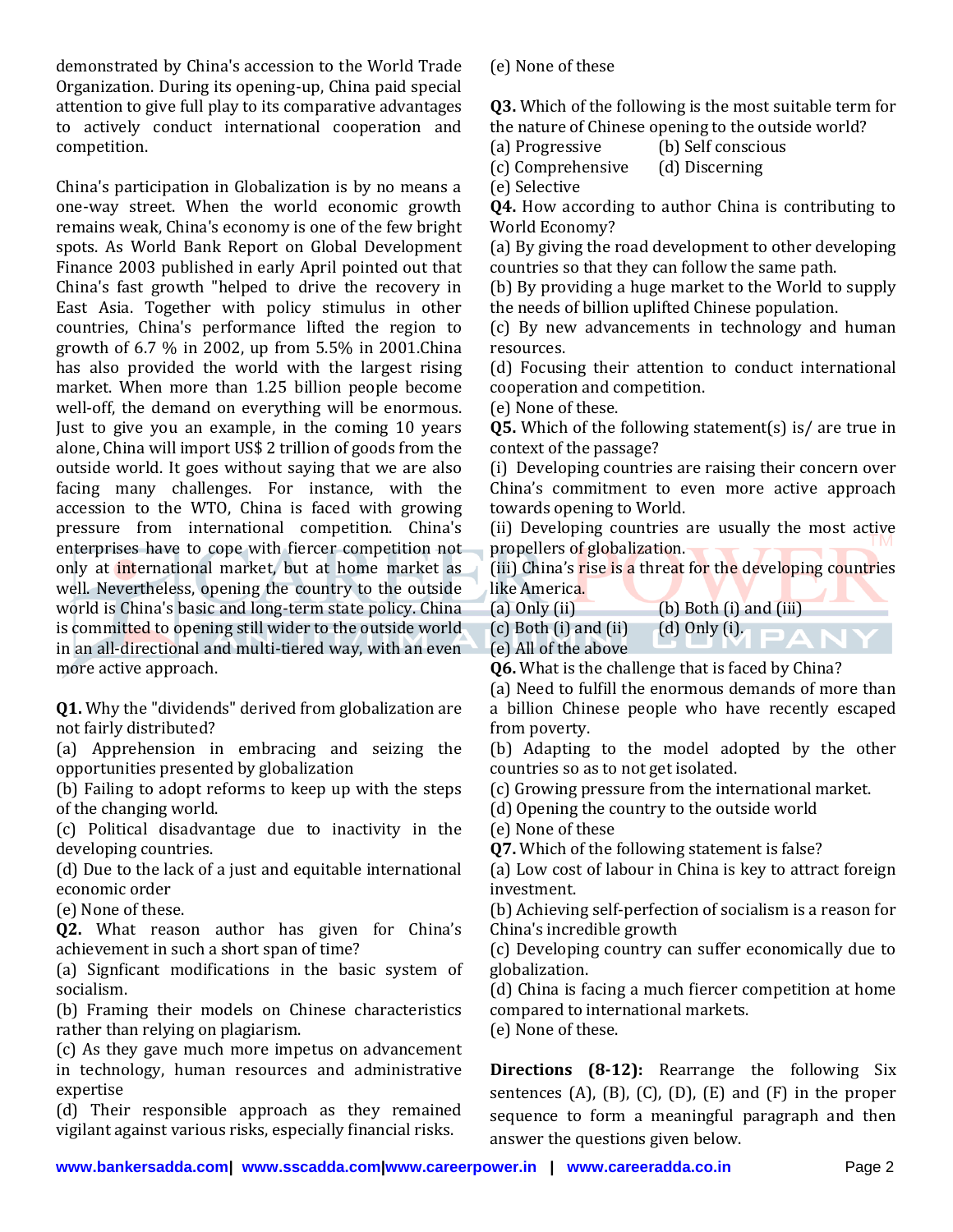A--It is the only country in the world that is carbon negative, which means it produces more oxygen than it consumes.

B--Bhutan, sandwiched between the two most populous nations on Earth, suffers for their sins.

C--So far, so good. But then, two things happened.

D--Carbon sinks, 70% forest cover, powered almost entirely by mountain streams—Bhutan is a poster child for green living.

E-- Glaciers are beginning to melt, flash floods and heavy rains—and even droughts—are common, and temperatures are climbing.

F-- One, India and China got richer.

**Q8.** Which of the following should be the First sentence of the given paragraph?

 $(a)$ E  $(b)$ D

 $(c)$ C  $(d)$ B  $(e)$ A

**Q9.** Which of the following should be the Third sentence of the given paragraph?

| $(a)$ A | $(b)$ B |
|---------|---------|
|         |         |

| (c)C |  |
|------|--|
|      |  |

**Q10.** Which of the following should be the LAST sentence of the given paragraph?

 $(e)E$ 

| (a)A | $(b)$ $C$ |
|------|-----------|
|      |           |

| <u>. . </u> | $\sim$ $\sim$ |      |  |
|-------------|---------------|------|--|
| (c)B        | (d)D          | (e)E |  |

Q11. Which of the following should be the Four sentence of the given paragraph?

| (a)F    | $(b)$ C |                                   |      |
|---------|---------|-----------------------------------|------|
| $(c)$ B | (d)E    |                                   | (e)D |
|         |         | 012. Which of the following shoul |      |

g should be the Seco sentence of the given paragraph?

| $(a)$ B | (b)D |      |
|---------|------|------|
| $(c)$ A | (d)C | (e)E |

**Directions (Q.13-20):** In the following passa youhave abrief passage. In the following passage, som of the words have been left out. First read the passa over and try to understand what it is about. Then fill the blanks with the help of the alternatives given.

Big ideas come from tackling --13-- problems. Wh one is confronted with an overwhelming task, pieces. Business jargon is full of phrases about th like "pilot projects" and "low-hanging fruit." They ha their place, but in the repertory of management --14they should share their place with bold approaches big challenges. Much of today's most valuable management knowledge came from wrestling with such issues. The most complicated workplace in the middle of the last century was the automobile assembly plant. Drawn to its complexity where Peter F. Drucker, W. Edwards Deming, and Taiichi Ohno, among others. The work they and their disciples did, applied in industry after industry, is the basis of the best that we know about operations, managing people, innovation, organizational design, and much more.

The most complex workplaces are tertiary care hospitals. These vast --**15**-- employ tens of thousands of people who, under one roof, do everything from neurosurgery to laundry. Each patient – that is to say, each "job" — calls on a different set of people with a different constellation of ---**16**---; even when the two patients have the same diagnosis, success may be --**17**- differently. This is complexity of an order of magnitude greater than automobile assembly, and anyone who -- **18**--- hospitalized knows that management has thus far been unequal to the scope of task. The workers, managers, consultants, and scholars --**19**-- crack this nut will reshape industries and institutions just as --- **20**--- as Drucker, Deming, and Ohno did.

|       | Q13.              |
|-------|-------------------|
|       | OMPA<br>(a) Small |
| rth   | $(b)$ big         |
|       | (c) Irrelevant    |
|       | (d) Buildings     |
|       | (e) minor         |
| ond   | Q14.              |
|       | (a) Weakness      |
|       | (b) Strength      |
|       | (c) Power         |
| ige,  | (d) practice      |
| me    | (e) symptom       |
| age   | Q15.              |
| l in  | (a) houses        |
|       | (b) institute     |
|       | (c) demagogue     |
| ıen   | (d) Forts         |
| it's  | (e) enterprises   |
| ıat,  | Q16.              |
| ave   | (a) Barbarity     |
| erre, | (b) talent        |
| ; to  | (c) skills        |

(d) unskilled